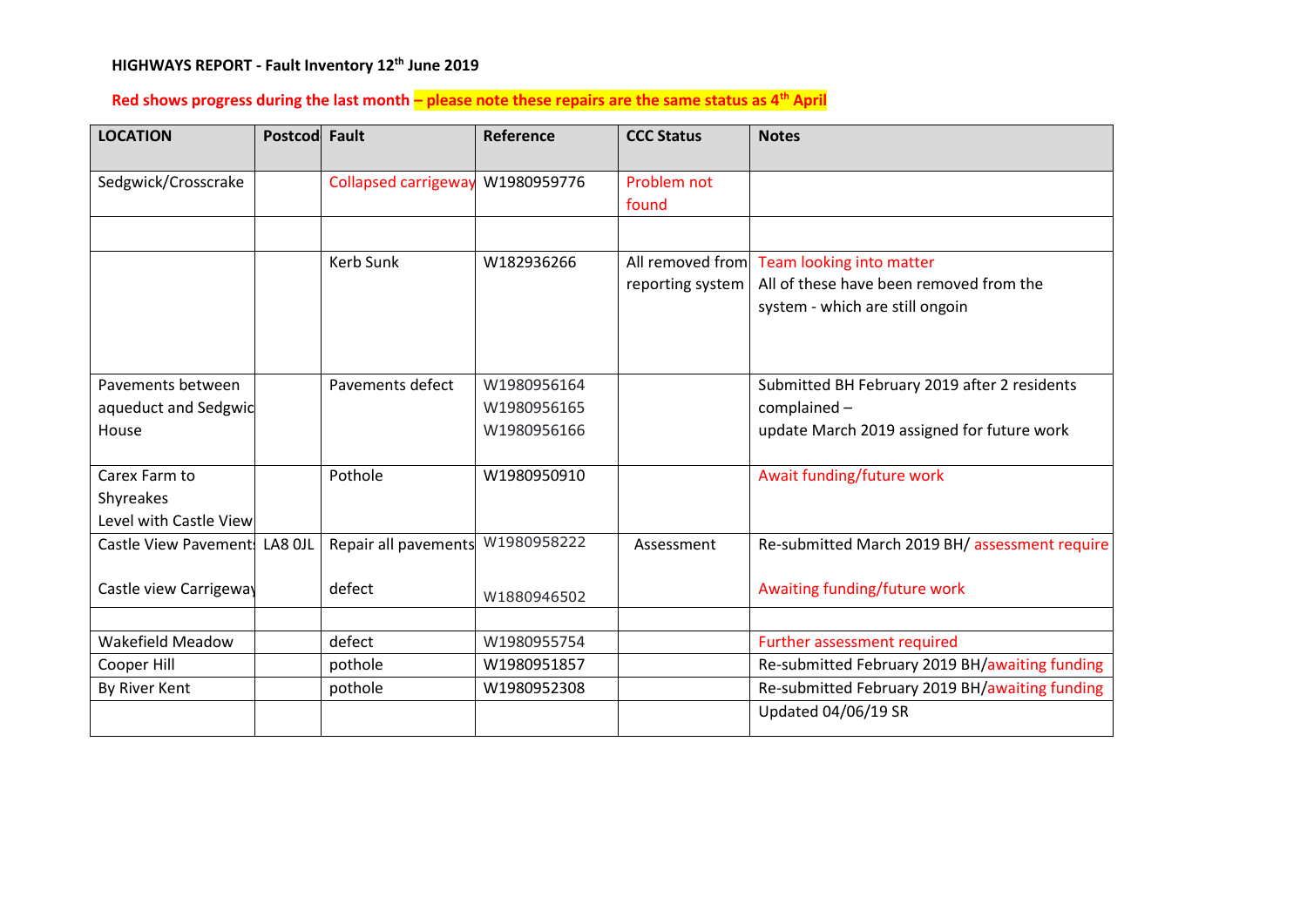

### **Sedgwick Parish Council update June 2019**

## **INCIDENTS OF NOTE**

Within the area that your Parish falls, during the last month there have been 43 incidents reported, resulting in 13 crimes being submitted.

One specific to Sedgwick Parish

13<sup>th</sup> March Highway disruption reported as van stuck in floodwater on lane.

Of community interest or impact were:

25<sup>th</sup> May A quad bike stolen from a shed at Preston Patrick, a green 450 Yamaha.

28<sup>th</sup> May A barn at Preston Patrick broken into and an attempt made to steal a quad bike, also a Styll saw was stolen.

8<sup>th</sup> June break-in at industrial unit at Gatebeck, two off road motorcycles stolen and a quantity of power tools, also a large amount of property damaged.

No incidents specific to Sedgwick noted

### **CRIME FIGURES**

Crime figures can be obtained via the Cumbria Police Website:

<https://www.cumbria.police.uk/Your-Area/Your-area.aspx>